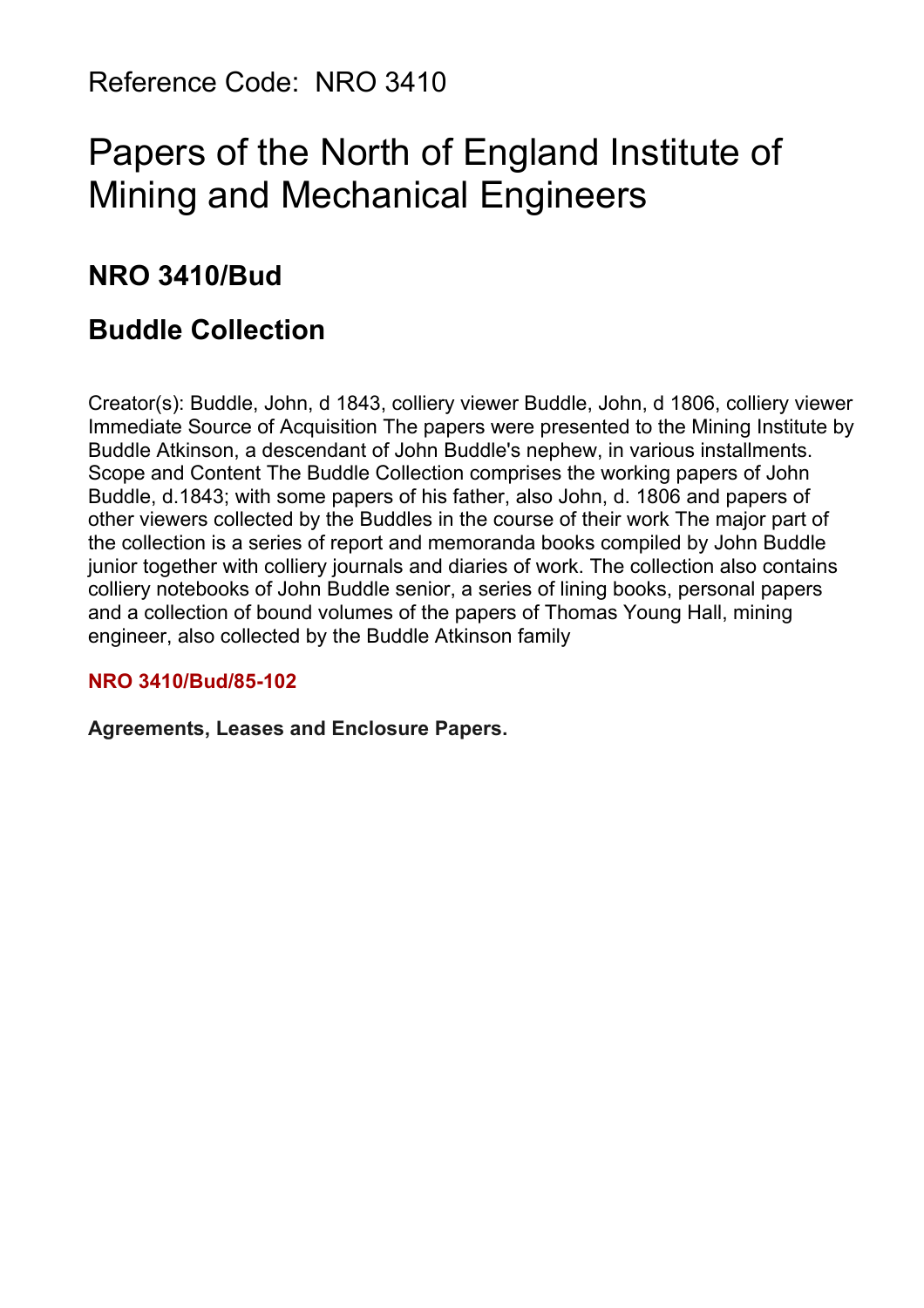#### **Reference:** NRO 3410/Bud/85

Letter Patent to the Copyholders of the Manor of Tynemouth

#### **Creation dates:** 1610

**Physical characteristics:** 2 parchment leaves with typed copy in folder, 54 x 40cm.

#### **Scope and Content**

Letter patent of James I to Robert Anderson, Peter Riddell, Robert Shafto, Henry Bowes, Anthony Errington, Thomas Dectham, Doanysis Wilson and others, customary tenents of Monkseaton, Preston, Backworth, East Chirton, Amble, Whitley, Murton, Earsdon, Elswick, Benwell, South Dissington, Wylam, Hauxley and Middle Chirton, all parts of the Manor of Tynemouth, confirming their estates and customs and specifying fines, granted in response to a petition of the tenants, the ancient court rolls having been lost granted 26 April 1610, 1 May 1610.

#### **Related Material**

For discussion of the above see History of Northumberland Vol VIII, Tynemouth by H.E. Craster, 1907.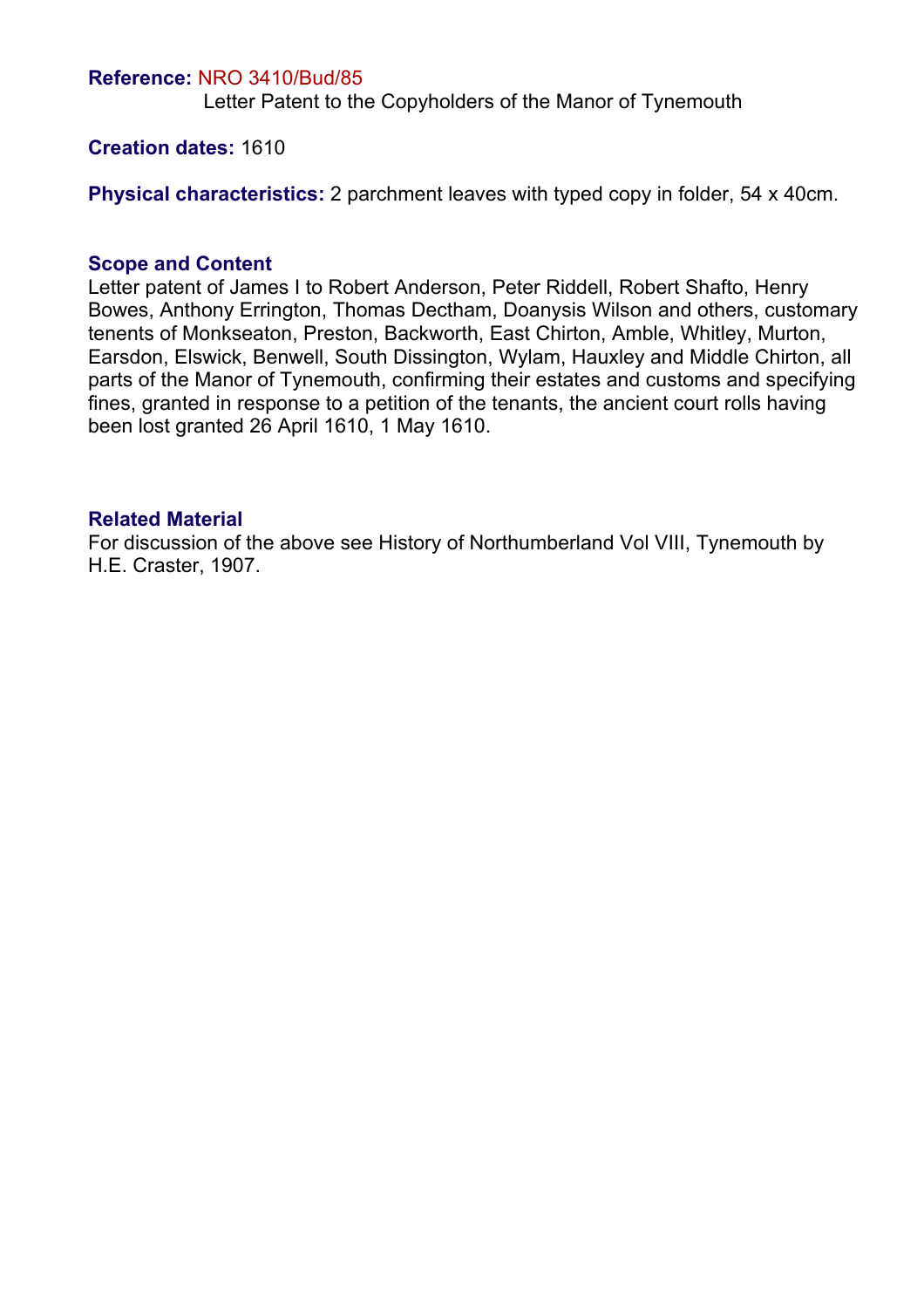### WINLATON LORDSHIP

# **Creation dates:** 1632, 1840

**Physical characteristics:** Volume leather bound 23 x 19cm entitled Survey of Winlaton Lordship 1632

#### **Scope and Content**

Survey giving schedules of lands allotted to William Selby, Robert Hodgson and Robert Anderson, including field names and acreages, made Sept 1632, copy n.d. 31 pp.

Loose in volume, letter from J.B. Atkinson to John Buddle re accounts, 25 Sept 1840.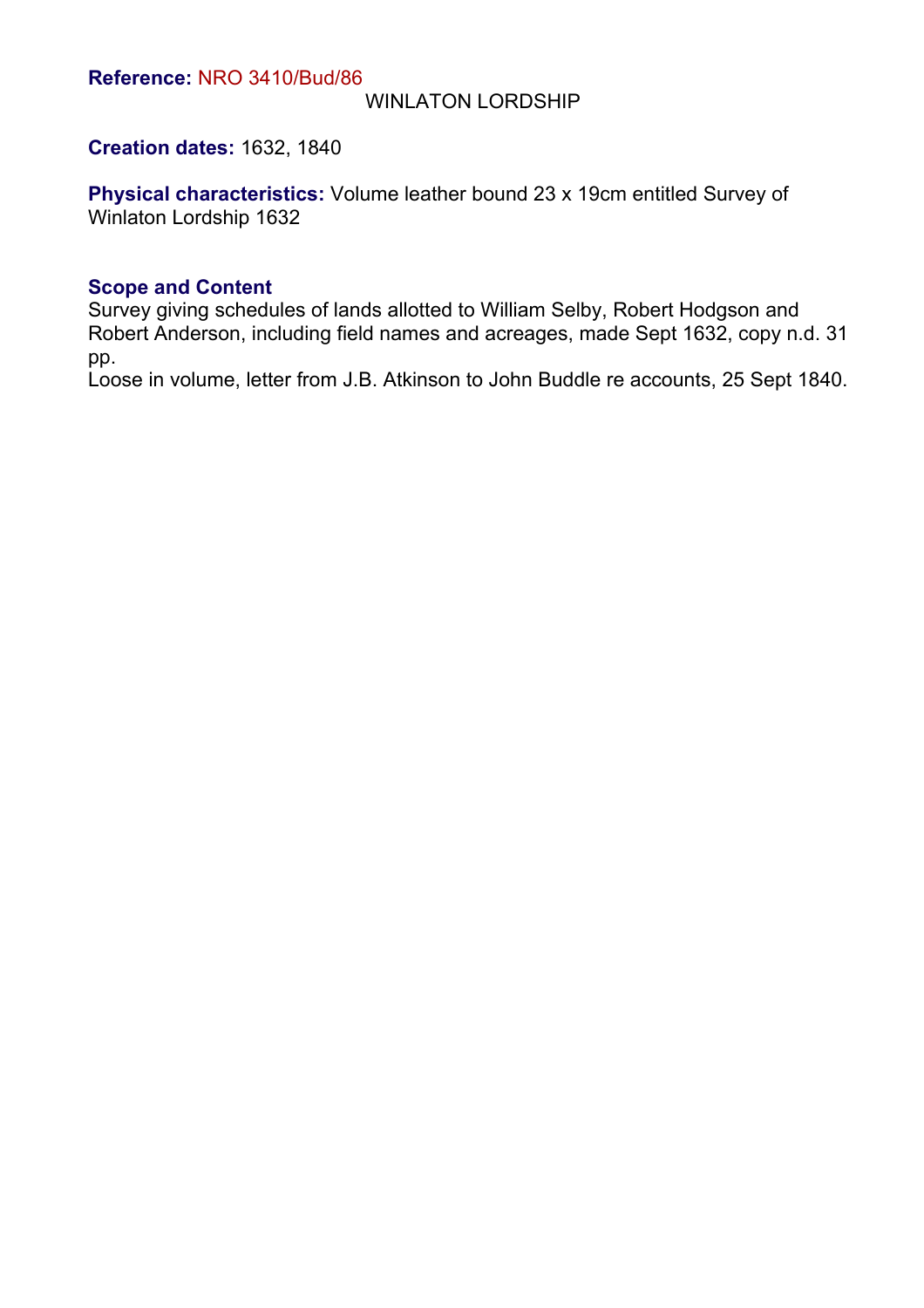### WINLATON LORDSHIP

**Creation dates:** 1632

**Extent and Form: 28 pp** 

**Physical characteristics:** Volume paper backed, 20cm x 15cm with drawings of street traders on back, entitled Survey of Winlaton Lordship, 1632.

#### **Scope and Content**

Agreement including the allocation of mineral rights among the parties in 87/1 above, made 25 Feb 1632, copy examined against the original by Charles Clarke, George Spearman and Charles Clarke. junior, 22 June 1732.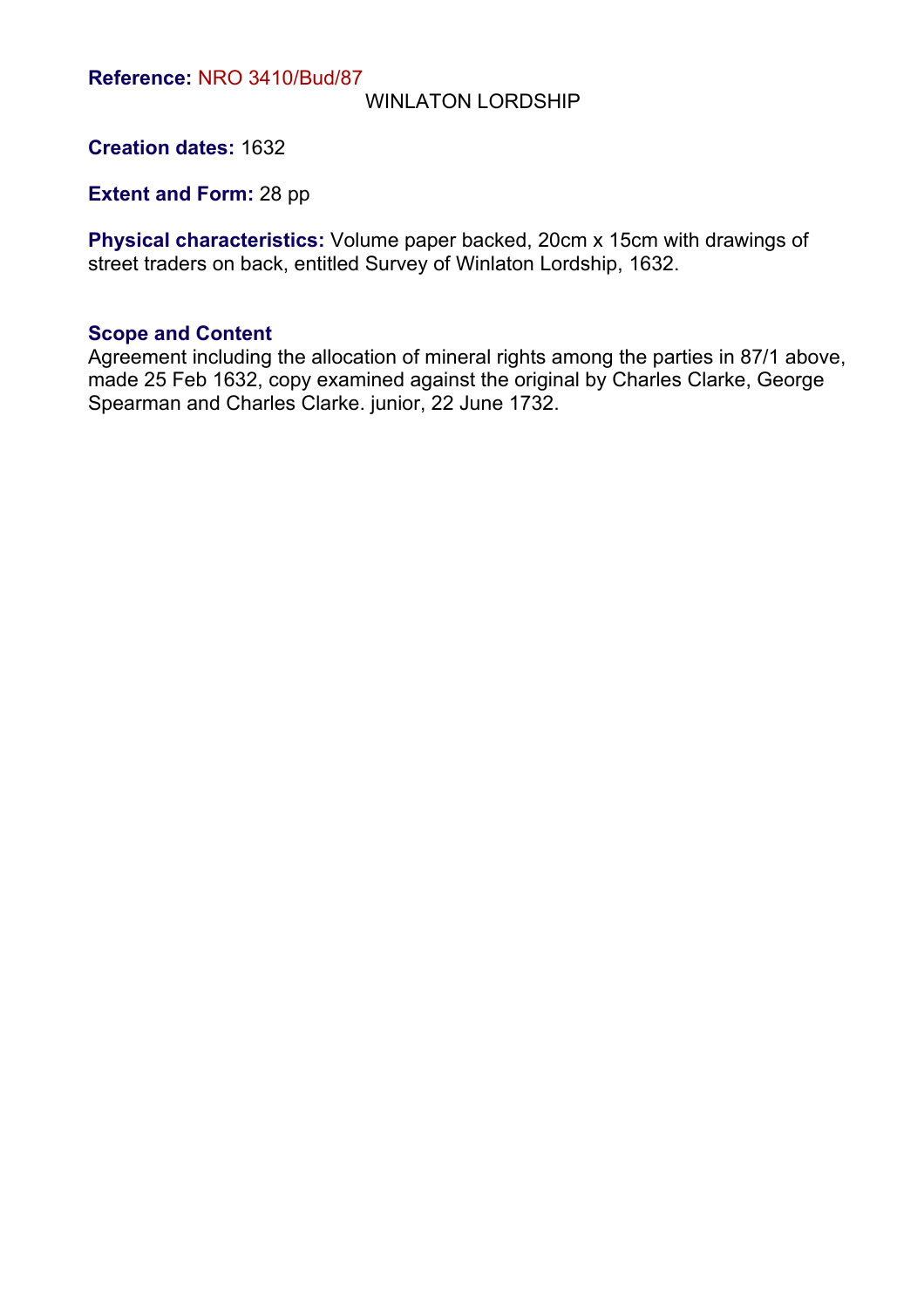Birtley Colliery Lease

**Creation dates:** 1761

**Extent and Form:** 36pp. and 1 loose sheet.

**Physical characteristics:** Leather bound volume, 20 x 16cm

#### **Scope and Content**

Volume containing copy of a lease of Birtley Colliery from John Catcheside to George Humble and James Smithson for 28 years from 11 Nov 1760, lease dated 1 March 1761, copy n.d.

Loose in volume, incomplete sketch plan of workings from West Pit [Birtley], n.d.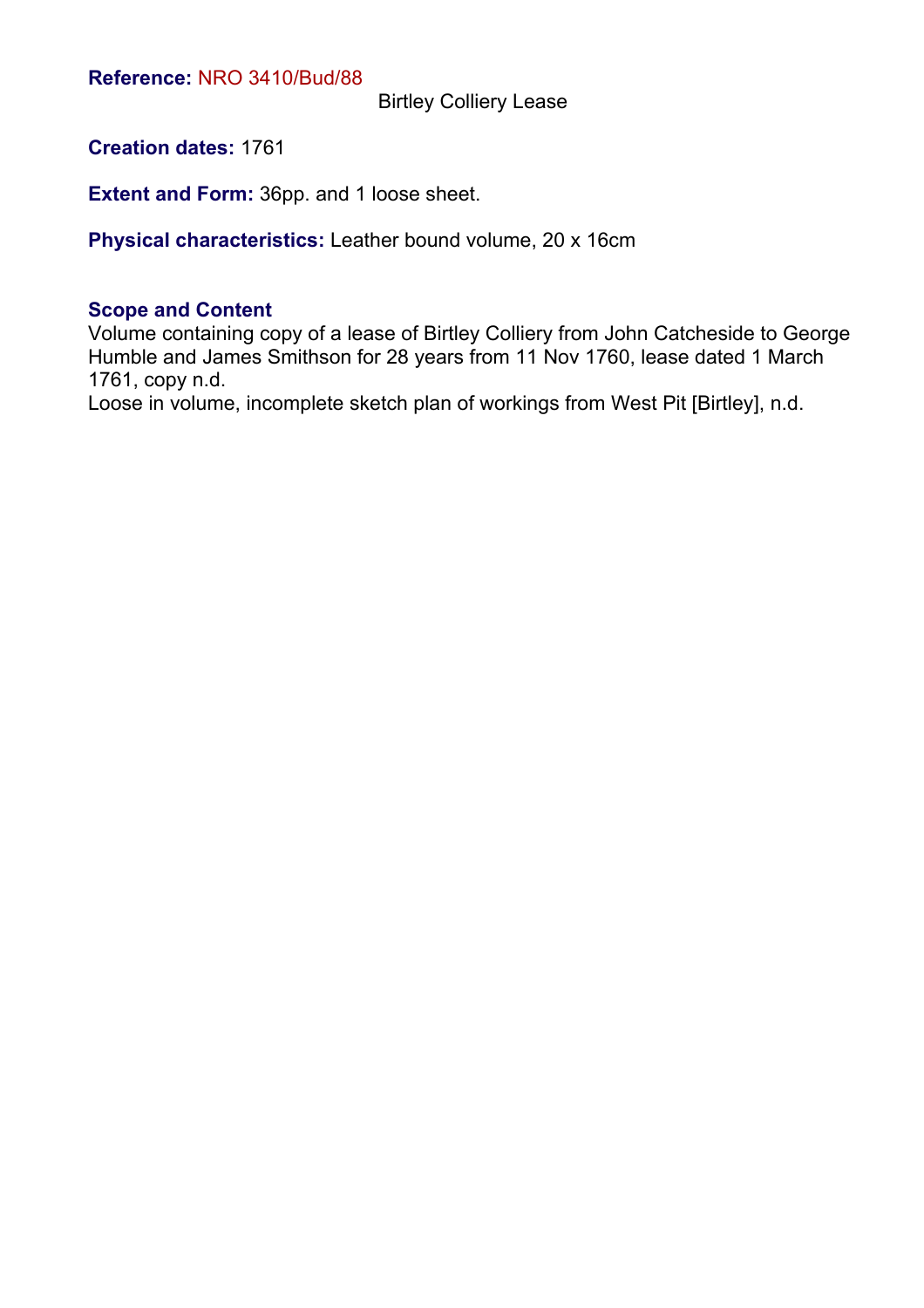**Reference:** NRO 3410/Bud/89

Colliery Lease Abstracts

**Creation dates:** 1776 - 1800

**Extent and Form:** 58 pp

**Physical characteristics:** Paper backed notebook, 20 x 16cm.

#### **Scope and Content**

Volume containing abstracts of leases for Flatworth, Murton, Shiremoor and Low Willington Collieries, 1776 - 1799, and valuations, 1776.

# **Reference:** NRO 3410/Bud/89/1 **Creation dates:** nd c.1776

# **Scope and Content**

Abstract of a lease from the Duke of Northumberland to George Errington and John Warde of Flatworth Colliery for 21 years from 29 Sept 1776.

# **Reference:** NRO 3410/Bud/89/21 **Creation dates:** [1776]

**Scope and Content** Valuation of stock at the start of the lease

**Reference:** NRO 3410/Bud/89/22 **Creation dates:** 1776

# **Scope and Content**

Valuation of materials to be paid for by Messrs Errington and Warde at Shiremoor Colliery

**Reference:** NRO 3410/Bud/89/25 **Creation dates:** nd c.1798